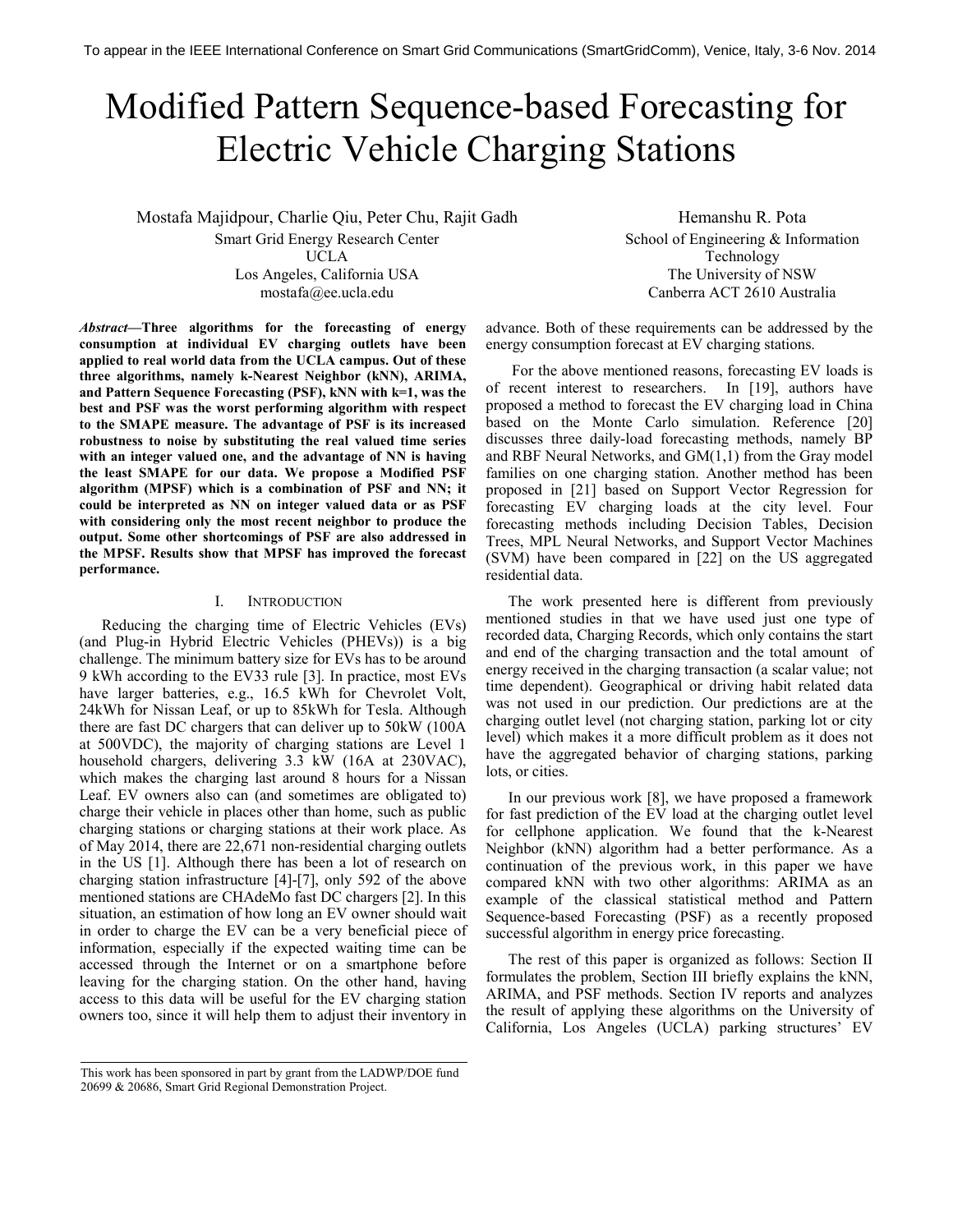charging data. Section V proposes a new algorithm, Modified PSF (MPSF), and presents its application to our data, and Section VI concludes the paper with presenting the direction for the future work.

## II. PROBLEM FORMULATION

The objective is to predict the energy demand in the next 24 hours at each charging outlet. The total energy available for all charging stations in a parking structure is constrained by the size of the distribution transformer. Formally, we assume there is some function relating future available energy and the past consumed energy:

$$
\hat{E}(t) = f(E(t - i), \varepsilon(t)) \quad i \in \{1, 2, \dots\}
$$
 (1),

where  $E(t)$  is the actual energy consumption at time t,  $\hat{E}(t)$  is the prediction of the energy consumption at time t,  $\varepsilon(t)$  is the set of all variables (such as noise) other than past energy consumption records,  $E(t - i)$ , that f might depend on.

As the usual practice in forecasting, we are interested to find an estimation of  $E(t)$  according to some distance criteria. For the distance (error) measurement, we have chosen Symmetric Mean Absolute Percentage Error (SMAPE). For the day i, the SMAPE is defined as:

$$
SAMPE(i) = \frac{1}{H} \sum_{t \in Day(i)} \frac{|E(t) - \hat{E}(t)|}{E(t) + \hat{E}(t)} \times 100,
$$
 (2),

where *H* is the horizon of prediction in a given day. In this paper H is 24.

The last portion of the data (last 10% in this paper) is set aside as the test set to evaluate the performance of the algorithm. Thus, our goal is to find an algorithm that minimizes the error between actual value and its prediction on the test set.

We use the notation  $\underline{E}(t)$  as the vector of prediction for the next 24 hours ending at t (Fig 1. a). Also,  $t_r = \{1, 2, ..., N_{tr}\}\$ and  $t_s = \{N_{tr} + 1, ..., N\}$  are the set of indexes for training and test sets respectively.



Figure 1. a) energy consumption vector (E) for 24 hours , b) input-output pairs and division of data into training and test sets, c) labeling inputs as x and outputs as y.

## III. APPLIED ALGORITHMS

The three prediction algorithms used in this paper have been described here briefly. A detailed description can be found in [3].

## *A. K-Nearest Neighbor*

This algorithm is a well-known algorithm in the machine learning community [12] which previously has shown promising results on our data [8] and is used as a means of comparison in this paper.

Based on k-Nearest Neighbor (kNN) algorithm, each sample (training, test or validation) is composed of input and output pairs. In our application, the output is the energy consumption for the next 24 hours,  $y(t) = E(t)$ , and the input is the concatenation of the consumption records for up to D prior days,  $x(t) = \{E(t - 24), E(t - 48), ..., E(t - 24D)\}\$ (Fig. 1. c). This concatenation repeats for all days: if there are N days in the data set, there will be N-D+1 of these inputoutput pairs (Fig 1.b). The total number of data points is  $n =$ 24*N*. Now, in order to find an estimate for  $y(t_{s^*})$  where  $t_{s^*} \in$  $t_s$  is an instance of test set indexes, first the distance between  $x(t_{s^*})$  and all other  $x(t_r)$  that belong to the training set is computed. Distance could be any norm of their difference; we have used the Euclidian distance here. After determining the k closest  $x(t_r)$  to  $x(t_{s^*})$ , the average of their corresponding  $y(t_r)$  is generated as  $y(t_{s^*})$ . In this algorithm, the parameter k needs to be determined. Fig. 2 illustrates the algorithm.

| k-Nearest Neighbor Algorithm                                    |
|-----------------------------------------------------------------|
| Inputs: $x(t_r)$ , $y(t_r)$ , $x(t_{s^*})$ , $k$                |
| Output: $y(t_{s^*})$                                            |
| 1. for $i \in t_r$                                              |
| $dist[i] =   x(t_{s^*}) - x(i)  $<br>2.                         |
| 3. for $i \in \{1, , k\}$                                       |
| $idx[i]$ = index of $i^{th}$ smallest( <i>dist</i> )<br>4.      |
| 5. $y(t_{s^*}) = \frac{1}{k} \sum_{i \in \{1, , k\}} y(idx[i])$ |
| Figure 2. k-Nearest Neighbor Algorithm.                         |

## *B. Auto Regressive Integrated Moving Average (ARIMA)*

This model for time series behavior which is also called Box-Jenkins models [9] (because of Box and Jenkins' fundamental work in this area) models the behavior of the future variables as a linear combination of the past values and noise terms. The Auto Regressive (AR) portion models the contribution of the past values of the variable, while the Moving Average (MA) portion models the contribution of noise terms. The Integrated (I) portion models the number of differences needed in order to transform the time series to a stationary time series [13]. The ARIMA model is often specified by  $ARIMA(p,d,q)$ ; p, d and q are the order of the AR, I, and MA terms respectively. Mathematically ARIMA( $p,d,q$ ) for variable  $X(t)$  can be written as:

$$
\left(1 - \sum_{i=1}^{p} \varphi_i L^i\right) (1 - L)^d X(t) = \left(1 - \sum_{i=1}^{q} \theta_i L^i\right) \varepsilon(t) \tag{3},
$$

where L is the lag operator such that  $LX(t) = X(t-1)$ ,  $\varepsilon(t)$ is a representative of the noise (or shock or error) contribution,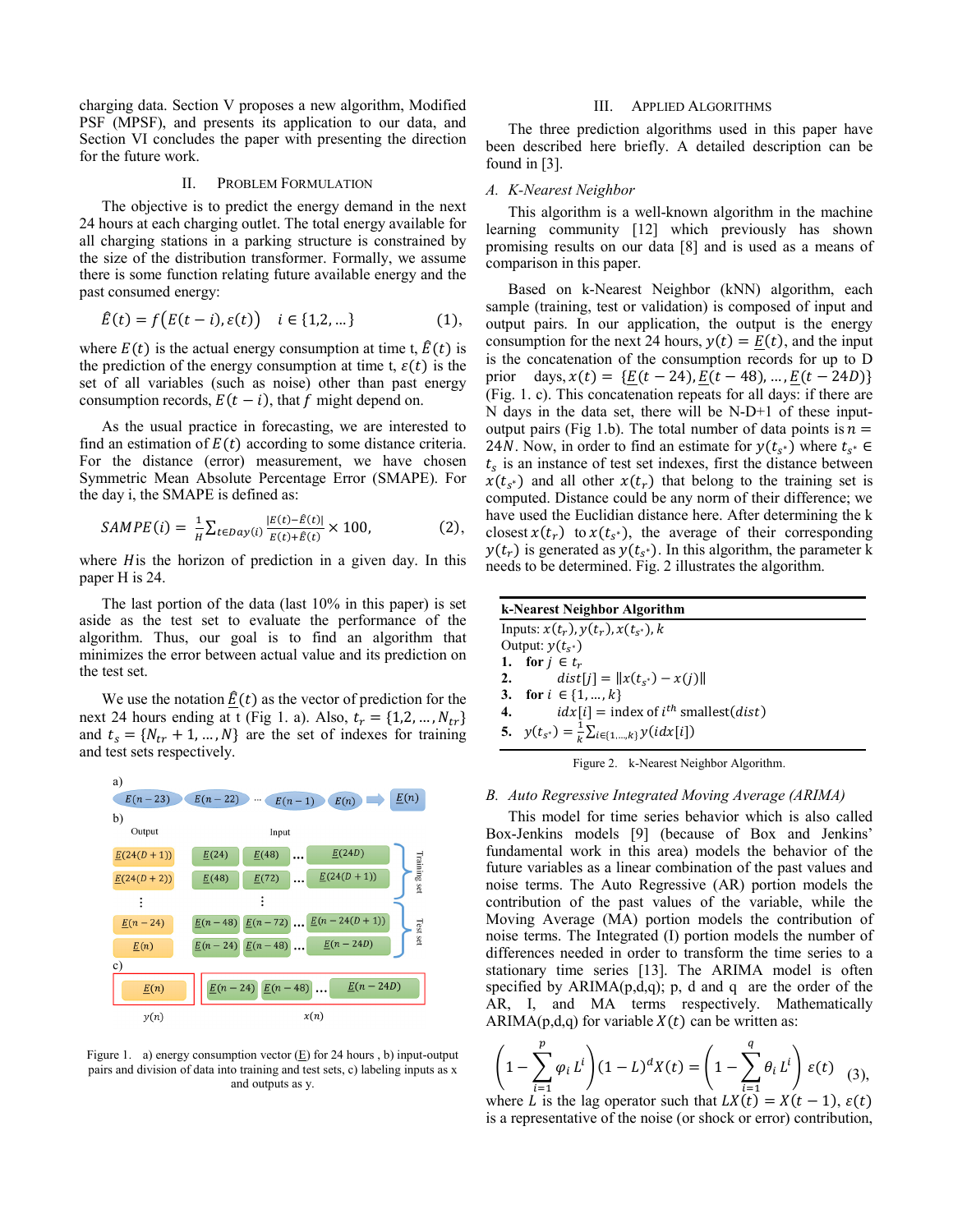and  $\varphi$ ,  $\theta$  are the coefficients of the model that need to be determined. For our problem, the formula can be rewritten as following

$$
\hat{E}(t) = (1 - L)^{-d} \left( 1 - \sum_{i=1}^{q} \theta_i L^i \right) \varepsilon(t)
$$

$$
+ \left( \sum_{i=1}^{p} \varphi_i L^i \right) E(t) \tag{4}.
$$

Notice that instead of forecasting for the next 24 hours all at once, each hour is forecast based on the previously forecast hour(s) and the past actual values. This process iterates 24 times to complete the prediction of the next 24 hours.

Estimation of  $\varphi$ s and  $\theta$ s is usually less challenging and is done by some sort of fitting method like Maximum Likelihood (ML) estimation once the order of model (i.e., determining p, d, and q) is determined. Selecting the proper order for the model is usually much more difficult, and there is no unique method for it. One approach is to use the correlation analysis of the time series and error terms through Autocorrelation Function (ACF) and Partial Autocorrelation Function (PACF). There are suggested tips for determining p and q based on ACF and PACF plots but it does not always give the best model [13]. After selecting the model and estimating the parameters, the fitness of the model to data is examined with criteria such as Akaike Information Criterion (AIC), or Bayesian Information Criterion (BIC). It is worth mentioning that better AIC or BIC does not mean that model has the least SMAPE. Therefore, we have used cross validation to select the best model.

In this study, we used the 'auto.arima' function of the 'forecast' toolbox in the R programming language to select the model and estimate the parameters [14]. The cross validation was used to determine the (p,d,q) triple that reduces the SMAPE the most. The  $\varphi$  and  $\theta$  parameters were estimated on the training data for the optimum selected model to forecast on the test dataset.

## *C. Pattern Sequence-based Forecasting (PSF)*

This method was first introduced in [15] and an improved version was published later [16]. The idea is based on assigning each 24 hour set, i.e., a day, to a cluster and then the forecast is based on the cluster labels rather than actual values in each day. By clustering, the dimension of each day reduces to one (label of the day) instead of 24 (values for 24 hours). It also adds the robustness by substituting real values (e.g., power consumption) with integer numbers (cluster labels).

The first step in applying this algorithm is to find the clustering method and the optimum number of clusters. In this study, we use the k-means clustering algorithm similar to the one in [15]. In order to determine the optimum number of clusters, k-means clustering is performed on the training dataset for a range of k and the one with the higher validity index is selected. The value of k varies from 2 to the number of unique days in the dataset. The validity index is a clustering statistic that helps to find the optimum number of clusters. The silhouette index,  $SI$ , is the validity index used in [15]. If the

total number of data points is  $N_{tr}$ , for each data point  $\underline{E}(i)$  $(i.e., a day in the training dataset) which belongs to cluster  $C$$ with  $n_c$  members, silhouette value is defined as following:

$$
sil(i) = \frac{a(i) - b(i)}{\max\{a(i), b(i)\}}
$$
(5),

where

$$
a(i) = \frac{1}{n_c - 1} \sum_{j \neq i, j \in C} d(i, j)
$$
  

$$
b(i) = \frac{1}{N_{tr} - n_c} \sum_{j \notin C} d(i, j)
$$
 (6),

and  $d(i, j)$  denotes the dissimilarity or distance between  $\underline{E}(i)$ and  $E(j)$ . Value of  $sil(i)$  can range between -1 and +1 where a negative value  $(a(i) < b(i))$  indicates a poor clustering for data point  $E(i)$  (the average distance of the  $E(i)$  from other data points in the same cluster is more than the average distance of the  $E(i)$  from all other data points belonging to other clusters) and similarly, a positive value indicates a suitable clustering for the  $E(i)$ . The silhouette index is then calculated as the average of  $sil(i)$  on all the data points. Evidently, the number of clusters that maximizes the silhouette index is selected as optimum.

In order to improve the finding of the true optimum number of clusters, it has been proposed in [16] to use three different validity indices for clustering, namely silhouette, Dunn, and Davies-Bouldin. The optimum number of clusters is then picked based on a voting mechanism which is very similar to majority voting. However, in our simulations, these three indices rarely agreed even on the top five number of clusters, so we decided to only use silhouette index as in [15].

After clustering, a 24 hour vector of each day is being substituted by a cluster number; so the real valued time series of  $\{\underline{E}(24), \underline{E}(48), \dots, \underline{E}(n-24), \underline{E}(n)\}\$ is replaced with an integer valued time series of  $\{c(1), c(2), ..., c(\frac{n-24}{24}), c(\frac{n}{24})\}$ where  $c\left(\frac{i}{24}\right)$  indicates the cluster label for data point  $\underline{E}(i)$ . Now, in order to find an estimate for  $\underline{\hat{E}}(t_{s^*})$ , where  $t_{s^*} \in t_s$  is an instance of test set indexes, a template of cluster labels for the previous days  $\{c(t_{s^*} - D), ..., c(t_{s^*} - 2), c(t_{s^*} - 1)\}$  is created where similar to kNN,  $D$  is the depth of comparison (which is called window length in [16]). Then, the time series of all the preceding days of  $t_{s^*}$ , i.e.  $\{c(1), c(2), ..., c(t_{s^*} - \}$ 2),  $c(t_{s^*} - 1)$  is matched against the above mentioned template.  $\underline{\hat{E}}(t_{s^*})$  is then equal to the average of the cluster centers of the days following immediately after the matched template indices. If there is no match for the template with the length of D, the template length is shortened to  $D - 1$  and algorithm iterates until there is some match in the time series. Similar to kNN, parameter  $D$  is determined through cross validation.

The steps of PSF are detailed in Fig. 3.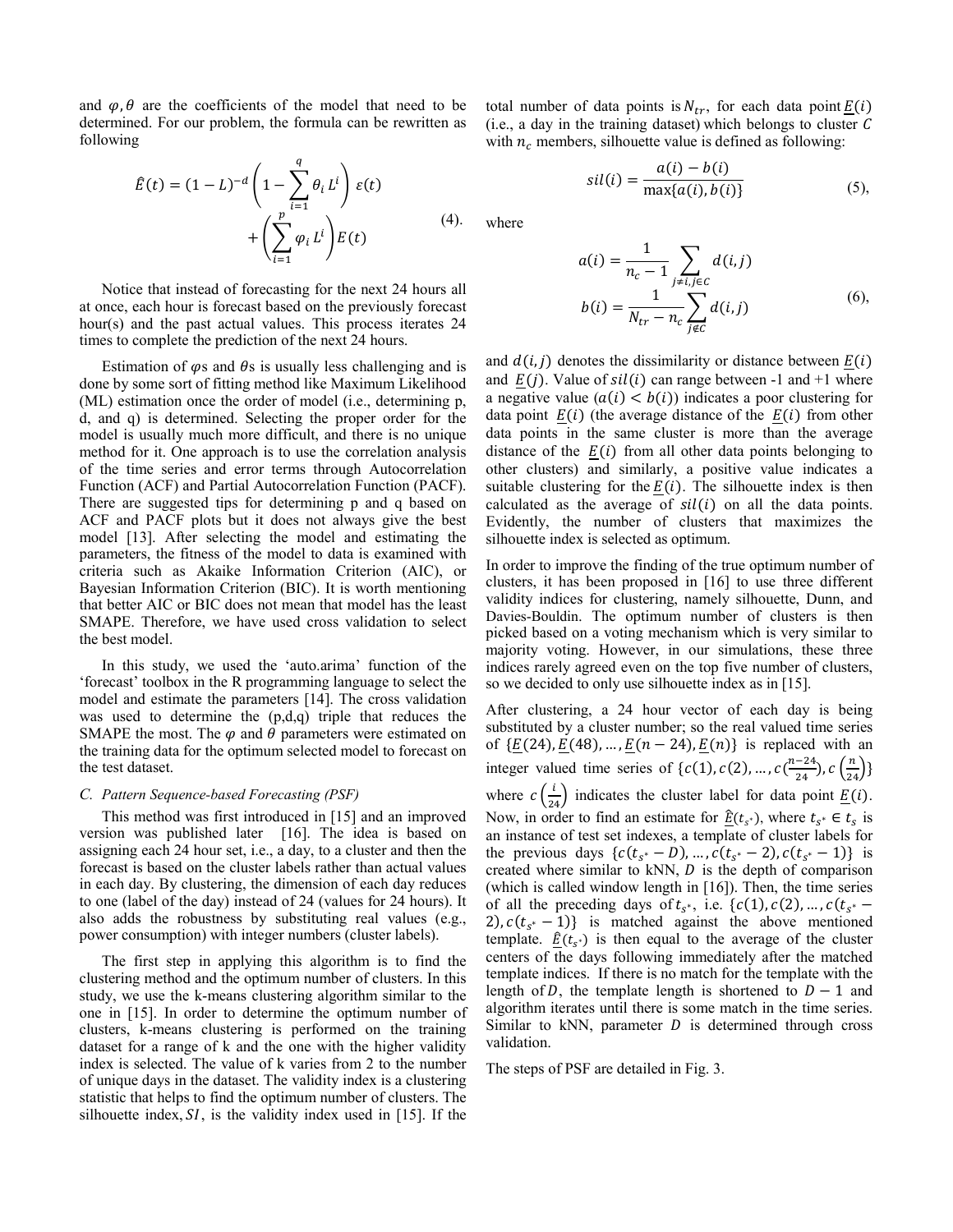**Pattern Sequence-based Forecasting (PSF) Algorithm**  Inputs:  $\{\underline{E}(t_r)\} = \{\underline{E}(24), \underline{E}(48), \dots, \underline{E}(n-24), \underline{E}(n)\}, D$ Output:  $\underline{\hat{E}}(t_{s^*})$ **1. for**  $k \in \{2,3,...,|\text{unique } \{\underline{E}(t_r)\}|\}$ **2.** Perform k-means clustering with  $k \rightarrow C_k$  with cluster centers  $CC_1, CC_2, ..., CC_k$ **3.** Calculate  $SI[k]$ **4.**  $k^* = \arg(\min_k SI[k])$ **5.** Replace  $\{\underline{E}(t_r)\}\$  with  $\{c(\frac{t_r}{24})\}\$  according to  $C_{k^*}$ **6.** while  $idx = \emptyset$ <br>**7.** *temp(t<sub>ex</sub>)***</del>** 7.  $temp(t_{s^*}) = \{c(t_{s^*} - D), ..., c(t_{s^*} - 2), c(t_{s^*} - 1)\}\$ **8.** .G-kqr - kqr- <sup>∗</sup>)  $i \in t_r$ **9.**  $D = D - 1$ **10.**  $\underline{\hat{E}}(t_{s^*}) = \frac{1}{size(i+1)}$  $\frac{1}{size(idx)}\sum_{i \in idx} CC_{c(idx[i])}$ 

Figure 3. PSF Algorithm according to [15].

## IV. SIMULATION AND ANALYSIS

## *A. Data and Preprocessing*

The algorithms described above are applied to charging stations located on the UCLA campus. The data used in this paper were recorded from December 7, 2011 to October 16, 2013; however, not all outlets were in use all days. Among charging outlets at UCLA, 15 outlets have charging data for more than 60 effective days (days that some nonzero charging has been reported); these outlets have been used in our implementation. The number of effective days for each outlet is reported in Table III.

Data for each outlet is in the format that is called Charging Records. Each charging record contains the beginning and end of the charging time as well as the acquired energy. The Charging Records are converted to time series by uniformly dividing the acquired energy to the charging interval; e.g., if charging interval is 3 hours and the acquired energy is 3kWh, it is assumed that the EV received 1kWh of energy in each hour.

There was no normalization or feature extracting from the data. The only implemented pre-processing was to force energy records that were mistakenly recorded as more than the physical maximum of the charging device  $(E_{max})$  and less than zero to the interval of  $[0, E_{max}]$ .

#### *B. Parameter Selection*

The following combinatorial parameters need to be determined for our algorithms via cross validation: Depth  $(D)$ for kNN and PSF, number of neighbors  $(k)$  for kNN, and (p,d,q) for ARIMA.

There are some challenges with cross validation when applying machine learning methods to time series forecasting problems [17]. On one hand, in the machine learning community, methods such as k-fold cross validation are popular. In k-fold cross validation, for evaluating a certain set of candidate parameters, the training data is randomly divided into k blocks. Then the algorithm trains on k-1 blocks while the error is calculated on the remaining part, i.e., the validation set. This process iterates for total of k times, where each time one of the blocks will be the validation set and the other k-1 blocks will make up the training set. The average error of the algorithm on these k iterations will determine the final error for the current selection of parameters. The whole process is repeated for different combinations of parameters and the combination that yields the least final error is selected as algorithm parameters. For k-fold cross validation, 5 or 10 is a typical choice for k [10].

On the other hand, in time series forecasting literature, in order to recognize the temporal order of the data, methods similar to last block validation are more popular. In this method, only the last block of the training data is considered as validation data and the performance of different parameters are reported on it. It is similar to k-fold cross validation, except that the data is not selected randomly and only the last folder is being treated as validation set.

Advantage of k-fold cross-validation is to use all the training data for validation whereas advantage of the last block validation is respecting the temporal order. However, it has been shown that last block validation has a poor estimation of the error on the test set [17]. In order to take advantage of these two methods, we are using a modified form of blocked cross validation method. Blocked cross validation [17] is similar to k-fold cross validation, except that the order of the samples in each block has been preserved. Now, since the first block does not have any preceding values, the modification (similar to [18]) is to select cross validation blocks after a minimum training data (which is used for training the first block). Fig. 4 illustrates the modified blocked cross validation with five validation blocks. First, the algorithm is trained on {T1, T2} blocks and validated on V1 block, then it is trained on {T1,T2,V1} blocks and validated on V2 block, and so on. This cross validation method uses the maximum possible data (in comparison with last block validation) while respecting the temporal order of time series data.



Figure 4. Modified blocked cross vailadtion. Training data is divided to minimum training data  $\{T1, T2\}$  and validation data  $\{V1, \ldots V5\}$ . Model is first trained on minimum training data {T1,T2} and evaluated on V1, then it is trained on {T1,T2,V1} and evaluated on V2, up until training on

{T1,T2,V1,…,V4} and evaluating on V5.

In cross validation, the depth parameter  $(D)$  is varied between 1 to 60 (equal to looking only at yesterday or up to past two months) and the number of neighbors (k) varied between 1 to 10 for kNN. Also, in the auto.arima function, maximum of p and q was set to 5 and 8 respectively. Parameter d was picked by the auto.arima function based on the KPSS test [14].

## *C. Results and analysis*

Training set in our simulation was the first 90% of the data which makes the test set the last 10% of the data. Minimum triaging data was 30% of the training data  $(30\% \text{ of } 90\% = 27\%)$ of the whole data) and validation data consist 70% of the training data. The results were not that sensitive to less or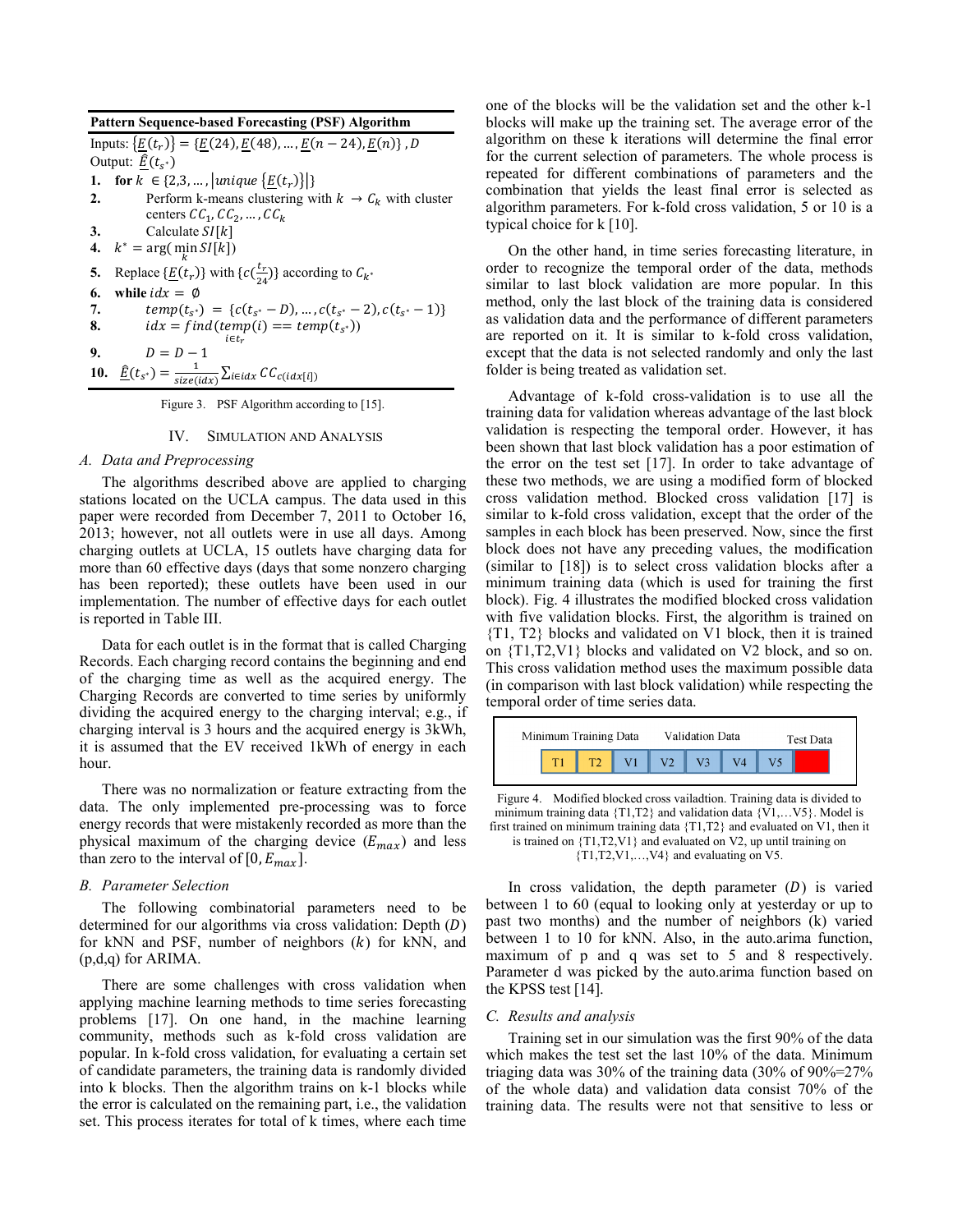more minimum training data. We used five blocks in cross validation.

Table I and II show different parameters selected through cross validation, for each site and each algorithm.

Table IV shows the average and standard deviation of SMAPE on test days for each algorithm and each outlet.

TABLE I. SELECTED PARAMETERS FOR EACH ALGORITHM BASED ON CROSS VALIDATION RESULTS

| No             | Outlet       | <b>kNN</b>     | <b>ARIMA</b> | <b>PSF</b> | <b>MPSF</b>    |
|----------------|--------------|----------------|--------------|------------|----------------|
|                |              | (Depth)        | (p,d,q)      | (Depth)    | (Depth)        |
|                | PS3L401LIA3  | 50             | 5,1,5        | 20         |                |
| $\overline{2}$ | PS8L201LIA1  | 40             | 1,1,8        | 53         |                |
| 3              | PS8L201LIA3  | 60             | 0.1.8        | 60         |                |
| 4              | PS8L201LIA4  | 25             | 3,1,8        | 49         |                |
| 5              | PS8L202LIIA1 | 10             | 2,1,6        | 59         |                |
| 6              | PS8L202LIIA2 | $\overline{7}$ | 5,1,7        | 7          |                |
| 7              | PS8L202LIIA3 | 15             | 5,0,8        | 59         |                |
| 8              | PS9L401LIA1  | 8              | 4,1,6        | 5          |                |
| 9              | PS9L401LIA2  | 60             | 5,1,5        | 12         |                |
| 10             | PS9L401LIA3  | 20             | 1,1,2        | 60         |                |
| 11             | PS9L401LIA5  | 6              | 4.1.5        | 33         |                |
| 12             | PS9L401LIA6  | 60             | 5,1,6        | 11         | $\overline{c}$ |
| 13             | PS9L601LIA1  | 45             | 4,1,8        | 14         |                |
| 14             | PS9L601LIA3  | 40             | 4,1,5        | 17         |                |
| 15             | PS9L601LIA4  | 50             | 5.1.8        | 25         |                |

As it was reported in our earlier work [8], and can be seen in Table II, the optimum k (number of neighbors) is chosen to be equal to 1 for the kNN algorithm in all outlets. This shows that, regardless of the optimum number of previous days to forecast, when dealing with algorithms based on nearest neighbors, it is always better to look at the most similar event in the past and copy its future energy consumption values as the prediction.

| <b>TABLE II.</b> | <b>SELECTED NUMBER OF</b>                |
|------------------|------------------------------------------|
|                  | NEIGHBOURS FOR KNN AND CLUSTERS FOR PSF  |
|                  | <b>BASED ON CROSS VALIDATION RESULTS</b> |

| N <sub>0</sub> | <b>kNN</b>  | <b>PSF</b>     | <b>MPSF</b> | N <sub>0</sub> | Effecti |
|----------------|-------------|----------------|-------------|----------------|---------|
|                | (Neighbors) | (Clusters)     | (Clusters)  |                | Days    |
| 1              |             | 29             | 28          | 1              | 95      |
| $\overline{c}$ |             | 20             | 33          | $\overline{c}$ | 84      |
| 3              |             | 38             | 47          | 3              | 97      |
| 4              |             | 29             | 24          | 4              | 171     |
| 5              |             | 98             | 89          | 5              | 163     |
| 6              |             | 101            | 101         | 6              | 168     |
| 7              |             | 2              | 90          | 7              | 151     |
| 8              |             | 44             | 65          | 8              | 178     |
| 9              |             | 71             | 88          | 9              | 126     |
| 10             |             | $\overline{c}$ | 130         | 10             | 307     |
| 11             |             | 86             | 86          | 11             | 189     |
| 12             |             | 104            | 127         | 12             | 269     |
| 13             |             | 80             | 74          | 13             | 206     |
| 14             |             | 65             | 54          | 14             | 178     |
| 15             |             | 53             | 28          | 15             | 124     |

TABLE III. NUMBER OF EFFECTIVE DAYS FOR EACH CHARGING OUTLET

| N <sub>0</sub>  | <b>Effective</b> |
|-----------------|------------------|
|                 | Days             |
| 1               | 95               |
|                 | 84               |
| $rac{2}{3}$     | 97               |
| $\overline{4}$  | 171              |
| 5               | 163              |
| 6               | 168              |
| $\overline{7}$  | 151              |
| 8               | 178              |
| $\overline{9}$  | 126              |
| 10              | 307              |
| 11              | 189              |
| 12              | 269              |
| 13              | 206              |
| 14              | 178              |
| $\overline{15}$ | 124              |

Another interesting observation is the poor average performance of the ARIMA model compared with NN (Table IV, last row). We speculate the reason is lots of irregularities in the data along with sparseness (some outlet plugs are not used for a few days and these days do not occur periodically).

Consequently, ARIMA that looks for periodic behaviors will fail in this situation compared to NN that looks for local similarities and is able to work around this situation.

All simulations were run with RStudio Version 0.98.507 on an Intel Core i-7 CPU at 3.40 GHz with 16 GB RAM.

TABLE IV. AVERAGE AND STANDARD DEVIATION OF SMAPE (%) ON TEST DAYS FOR EACH ALGORITHM

| N <sub>0</sub> | <b>kNN</b>           | ARIMA               | PSF                 | <b>MPSF</b>          |
|----------------|----------------------|---------------------|---------------------|----------------------|
| 1              | 6.64                 | 29.28               | 39.41               | 6.30                 |
|                | 3.95                 | 9.71                | 42.50               | 8.79                 |
|                | 士                    | 士                   | 士                   | 士                    |
| 2              | 13.12                | 5.30                | 8.35                | 0.90                 |
|                | 6.02                 | 22.33               | 19.65               | 3.64                 |
|                | 士                    | $\pm$               | $\pm$               | $\pm$                |
| 3              | 2.18                 | 1.13                | 70.01               | 0.25                 |
|                | 0.60                 | 10.58               | 7.26                | 1.56                 |
|                | 士                    | 士                   | 士                   | 士                    |
| 4              | 12.94                | 43.78               | 15.85               | 10.72                |
|                | 13.31                | 26.17               | 25.52               | 11.80                |
|                | $\pm$                | $\pm$               | $\pm$               | $_{\pm}$             |
| 5              | 18.64                | 39.42               | 38.01               | 31.99                |
|                | 20.46                | 48.23               | 23.89               | 22.00                |
|                | 士                    | 士                   | 士                   | 士                    |
| 6              | 36.25                | 40.39               | 37.04               | 16.99                |
|                | 15.99                | 48.58               | 27.63               | 26.67                |
|                | $_{\pm}$             | 士                   | 士                   | 士                    |
| 7              | 25.72                | 84.18               | 81.81               | 23.33                |
|                | 19.26                | 34.60               | 20.89               | 18.41                |
|                | $_{\pm}$             | 士                   | 士                   | 士                    |
| 8              | 29.48                | 40.63               | 27.82               | 18.38                |
|                | 32.33                | 48.61               | 16.02               | 21.77                |
|                | $\pm$                | $\pm$               | 士                   | $\pm$                |
| 9              | 12.01                | 49.33               | 22.00               | 13.98                |
|                | 17.56                | 46.65               | 12.55               | 12.72                |
|                | $_{\pm}$             | 士                   | 士                   | 士                    |
| 10             | 15.81                | 11.81               | 96.87               | 7.76                 |
|                | 7.80                 | 31.63               | 9.01                | 17.51                |
|                | $\pm$                | 士                   | 士                   | $\pm$                |
| 11             | 14.97                | 26.83               | 49.07               | 8.40                 |
|                | 14.23                | 8.05                | 39.38               | 13.68                |
|                | $_{\pm}$             | 士                   | 士                   | 士                    |
| 12             | 18.05                | 9.34                | 49.63               | 23.25                |
|                | 23.27                | 28.47               | 31.46               | 20.31                |
|                | $_{\pm}$             | 士                   | 士                   | 士                    |
| 13             | 14.23                | 27.84               | 35.85               | 15.51                |
|                | 16.94                | 44.20               | 33.73               | 10.64                |
|                | $_{\pm}$             | 士                   | 士                   | $_{\pm}$             |
| 14             | 9.55                 | 15.18               | 39.50               | 10.72                |
|                | 9.04                 | 34.95               | 34.38               | 10.70                |
|                | $_{\pm}$             | 士                   | 士                   | $_{\pm}$             |
| 15             | 11.88                | 8.57                | 35.08               | 8.63                 |
|                | 14.34                | 27.46               | 39.08               | 12.14                |
|                | 士                    | $\pm$               | $\pm$               | 士                    |
| Mean           | 15.02<br>$15.42 \pm$ | 24.96<br>35.26<br>士 | 43.29<br>25.32<br>士 | $13.78 \pm$<br>13.51 |

## V. PROPOSED ALGORITHM: MODIFIED PSF

Based on the results analyzed in the previous section, the Nearest Neighbor (NN) algorithm has higher accuracy on most of the charging outlets; and outperforms PSF. However, noticing the way PSF works, it is very similar to kNN, with the difference that the number of nearest neighbors (k) is not specified beforehand; rather it is equal to the number of template matching incidents. On the other hand, from the results in Table II, it is evident that kNN has best performance when only one nearest neighbor is considered. Therefore, we propose a modified PSF, so that the PSF considers only the most recent match in the previous data and returns the corresponding cluster center as output.

Also, the optimum cluster size seems to be ill conditioned for some of outlets, e.g., outlet 7, and 10. As an example silhouette index as a function of number of clusters is depicted in Fig 5 for outlet 10. This is expected since the data is sparse; therefore, the number of clusters that maximizes the silhouette index might be only two (one cluster for near zero days and one cluster for non-zero days). Two clusters essentially map the time series to a binary one and it is not distinguishing enough for forecasting purposes since it cannot code different possible scenarios. We decided to start k (number of clusters in k-means) equal to 10% of distinct days to avoid degenerate clustering.

An issue in the original PSF algorithm is that sometimes there is no matched sequence in the past, even when the depth of the template is 1. This means that the last day in the test template  $c(t_{s^*} - 1)$ , is a member of a cluster with only one member. The algorithm fails in this case. In our modification, we set the output in such a case to be the center of the most common cluster. The modified algorithm is depicted in Fig 6.